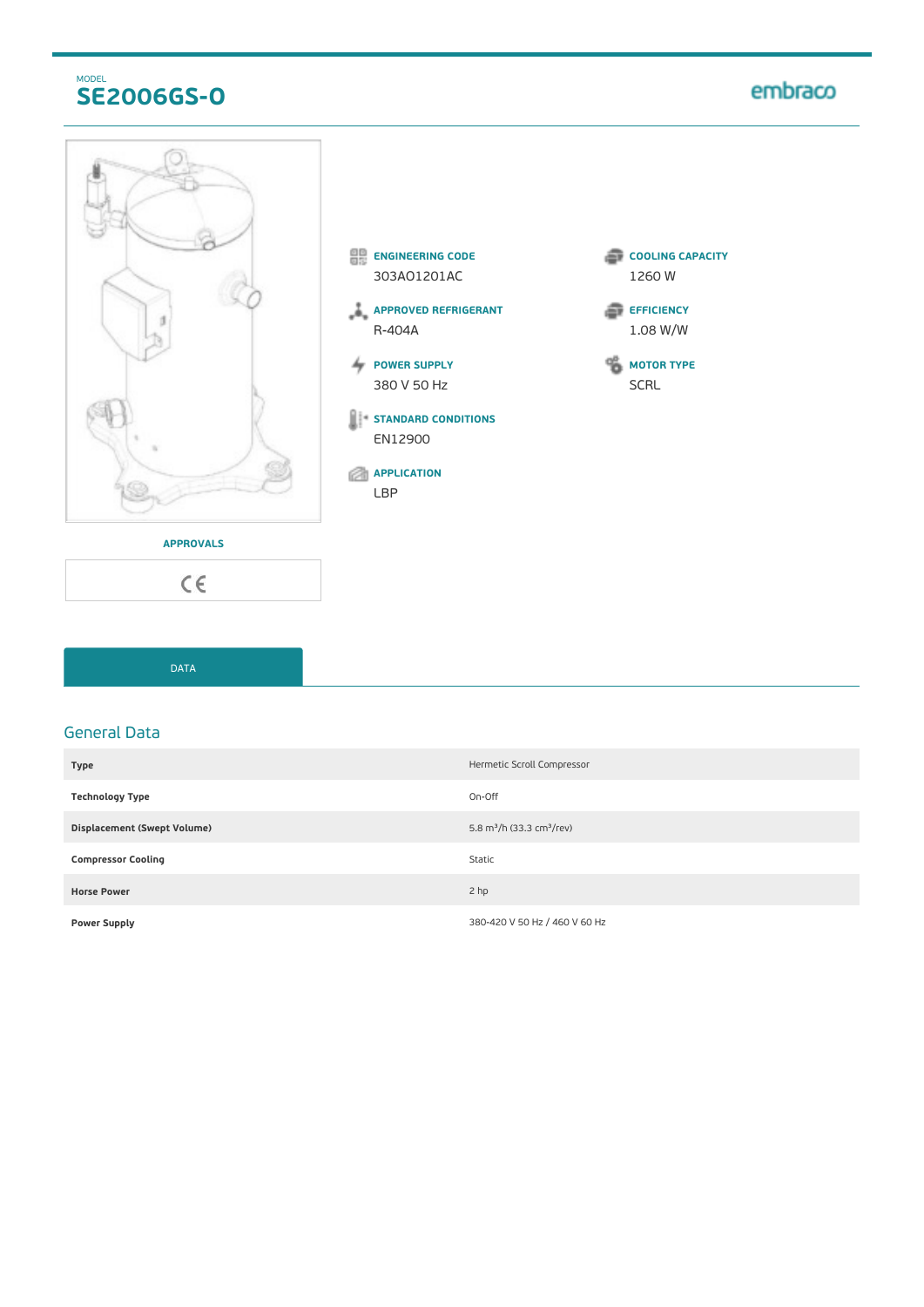## Electrical Data

| Motor type                           | <b>SCRL</b>                   |
|--------------------------------------|-------------------------------|
| Pole                                 | 2                             |
| Voltage working range at 50 Hz       | 342-462 V                     |
| Voltage working range at 60 Hz       | 414-506 V                     |
| <b>Maximum Motor Temperature</b>     | 130 °C                        |
| <b>Run Winding Resistance</b>        | 6.7 $\Box$ at 25 $^{\circ}$ C |
| <b>Motor insulation class</b>        | $\mathsf B$                   |
| <b>Rated speed</b>                   | approximately 2900            |
| <b>High Side</b>                     | 3.2 MPa                       |
| <b>Low Side</b>                      | 2 MPa                         |
| Maximum discharge temperature        | 125                           |
| Pressure release valve opening range | 2.76-3.10 MPa                 |

#### Mechanical Data

| Maximum Recommended Refrigerant Charge | 2.8 Kg        |
|----------------------------------------|---------------|
| Oil Type                               | <b>POE 32</b> |
| <b>Oil Initial Volume</b>              | 1.4L          |
| Oil Recharge Volume                    | 1.25L         |
| <b>Oil Circulation</b>                 | $< 1 \%$      |
| Weight                                 | 30.6 Kg       |
| <b>Free Internal Volume Low</b>        | 4.1L          |
| Free Internal Volume High              | 1 L           |

## Electrical Components

|                         | <b>Description</b> |
|-------------------------|--------------------|
| <b>Motor Protection</b> | Internal Protector |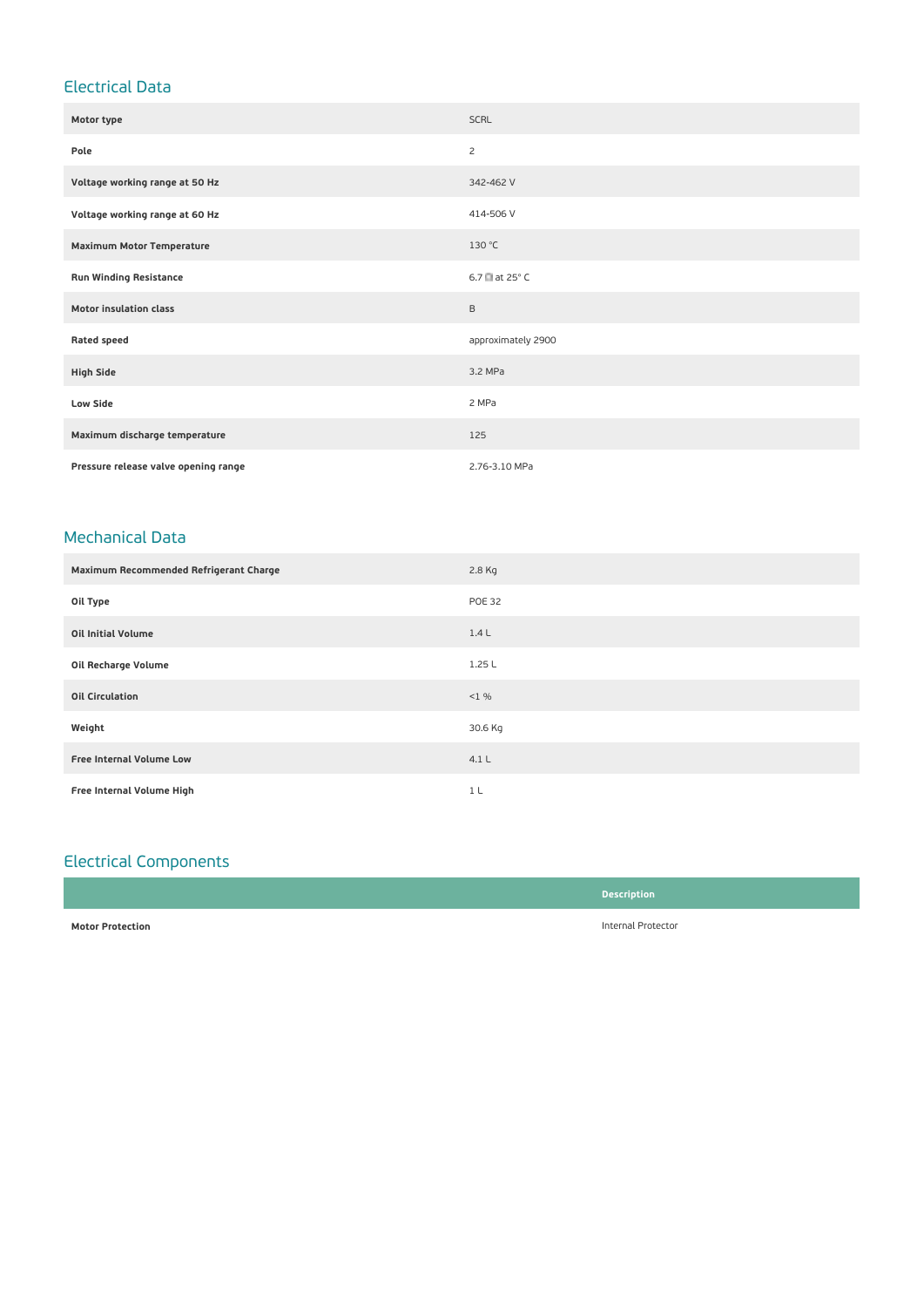## External Characteristics

| <b>Base Plate Holes</b>      |                          | 191x191                  |              |
|------------------------------|--------------------------|--------------------------|--------------|
| <b>Base Plate Dimensions</b> |                          | 239x239                  |              |
| Height                       |                          | 424 mm                   |              |
| <b>Diameter</b>              |                          | 168 mm                   |              |
| <b>Hanger Tab</b>            |                          | $1\,$                    |              |
| Oil Side Glass               |                          | $\mathbf{1}$             |              |
| Connector                    | <b>Internal Diameter</b> | <b>Material</b>          | <b>Shape</b> |
| Suction                      | 1 1/4"-12 UNF 2A         | Copper plated steel tube | Rotolock     |
| <b>Discharge</b>             | 3/4"-16 UNF 2A           | Copper plated steel tube | Rotolock     |

PERFORMANCE

### Rated Points

| Cooling<br><b>Capacity</b> | <b>Power</b><br>Input | <b>COP</b> | <b>Rated Load</b><br><b>Amps RLA</b> | <b>Locked Rotor</b><br><b>Amps LRA</b> | <b>Maximum</b><br><b>Operating</b><br><b>Current MOC</b> | Sound<br><b>Power Level</b> |
|----------------------------|-----------------------|------------|--------------------------------------|----------------------------------------|----------------------------------------------------------|-----------------------------|
| 1260 W                     | 1168W                 | 1.08 W/W   | 2.4A                                 | 22 A                                   | 3.8A                                                     | 71 dBA                      |

Test Condition: EN12900: Te -35°C; Tc 40°C; Rg 20°C. No subcooling; Ta 35°C. Data in accordance to EN12900 guideline polynomial curve.

#### Performance Curve Data - Frequency: 50Hz

#### Condensing Temperature 35°C

| Evaporating<br>Temperature °C | Cooling<br><b>Capacity W</b> | <b>Power W</b> | <b>Efficiency</b><br>W/W |
|-------------------------------|------------------------------|----------------|--------------------------|
| $-40$                         | 1078                         | 1015           | 1.06                     |
| $-35$                         | 1352                         | 1074           | 1.26                     |
| $-30$                         | 1686                         | 1136           | 1.48                     |
| $-25$                         | 2085                         | 1201           | 1.74                     |
| $-20$                         | 2553                         | 1270           | 2.01                     |
| $-15$                         | 3093                         | 1341           | 2.31                     |
| $-10$                         | 3708                         | 1414           | 2.62                     |
| $-5$                          | 4403                         | 1489           | 2.96                     |
| $\mathsf{O}\xspace$           | 5179                         | 1566           | 3.31                     |

Test Condition: EN12900, Static, LBP. Data in accordance to EN12900 guideline polynomial curve.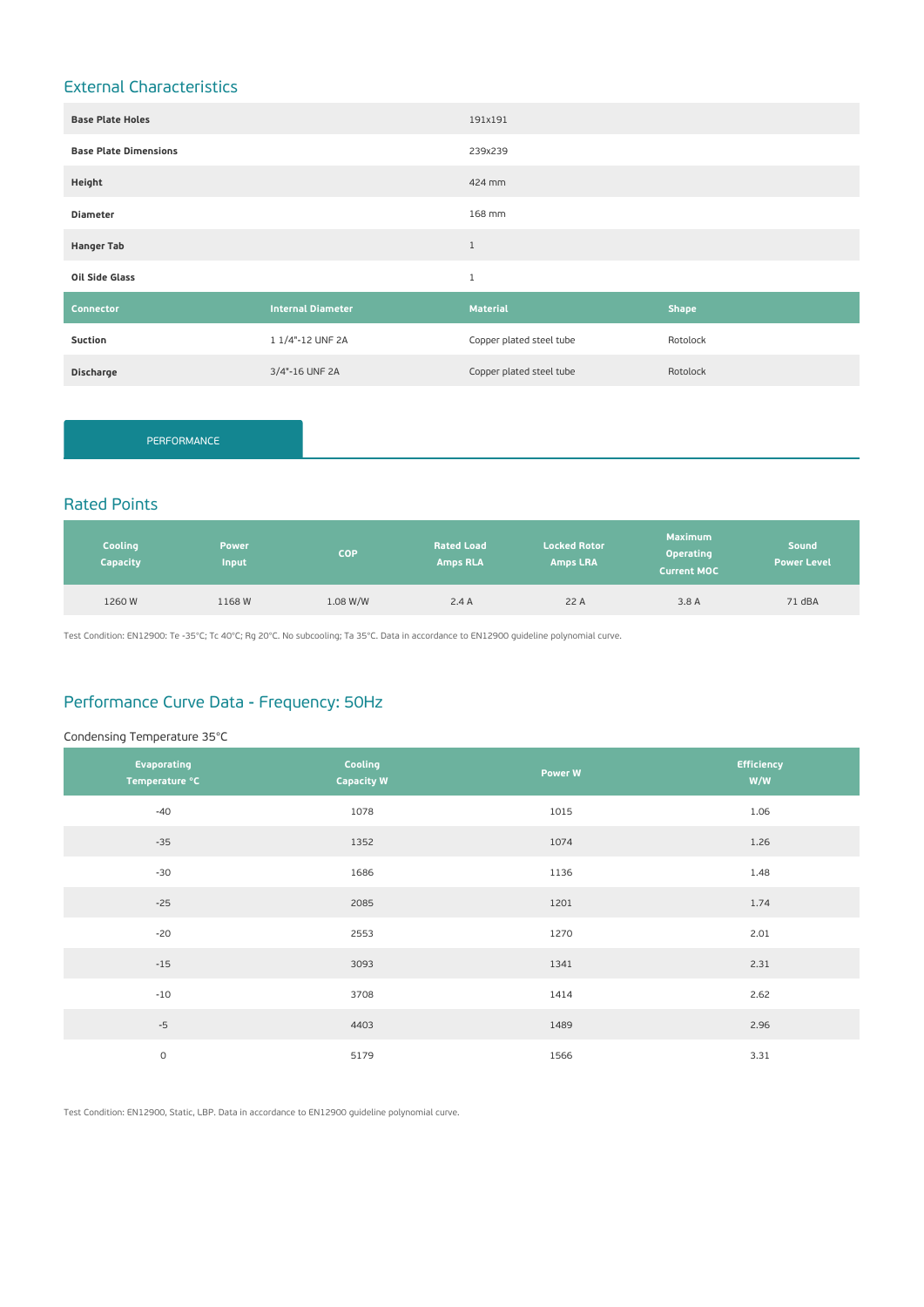#### Condensing Temperature 45°C

| Evaporating<br>Temperature °C | Cooling<br><b>Capacity W</b> | Power W | <b>Efficiency</b><br>W/W |
|-------------------------------|------------------------------|---------|--------------------------|
| $-40$                         | 930                          | 1217    | 0.76                     |
| $-35$                         | 1166                         | 1280    | 0.91                     |
| $-30$                         | 1453                         | 1347    | 1.08                     |
| $-25$                         | 1797                         | 1418    | 1.27                     |
| $-20$                         | 2199                         | 1492    | 1.47                     |
| $-15$                         | 2664                         | 1569    | 1.7                      |
| $-10$                         | 3195                         | 1650    | 1.94                     |
| $-5$                          | 3796                         | 1732    | 2.19                     |
| $\mathsf O$                   | 4471                         | 1817    | 2.46                     |

Test Condition: EN12900, Static, LBP. Data in accordance to EN12900 guideline polynomial curve.

#### Condensing Temperature 55°C

| Evaporating<br>Temperature °C | Cooling<br><b>Capacity W</b> | Power W | <b>Efficiency</b><br>W/W |
|-------------------------------|------------------------------|---------|--------------------------|
| $-40$                         | 799                          | 1533    | 0.52                     |
| $-35$                         | 986                          | 1595    | 0.62                     |
| $-30$                         | 1216                         | 1663    | 0.73                     |
| $-25$                         | 1492                         | 1735    | 0.86                     |
| $-20$                         | 1817                         | 1811    | $1\,$                    |
| $-15$                         | 2196                         | 1890    | 1.16                     |
| $-10$                         | 2632                         | 1973    | 1.33                     |
| $-5$                          | 3129                         | 2059    | 1.52                     |
| $\circ$                       | 3689                         | 2148    | 1.72                     |

Test Condition: EN12900, Static, LBP. Data in accordance to EN12900 guideline polynomial curve.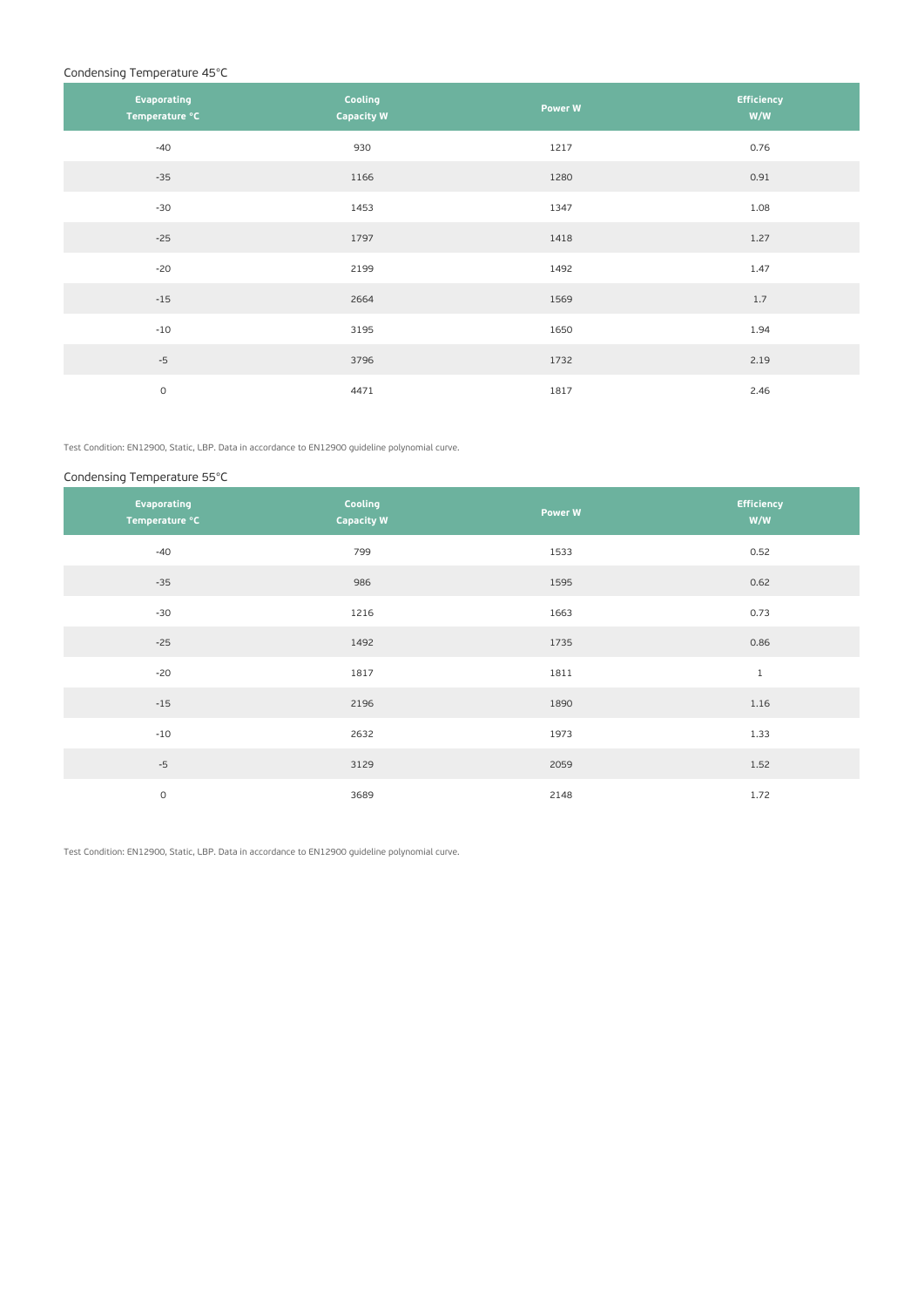## Operating Envelope



The envelope presented is related to R404A/R452A/R449A. For others, please contact our technical support.

#### External Dimensions